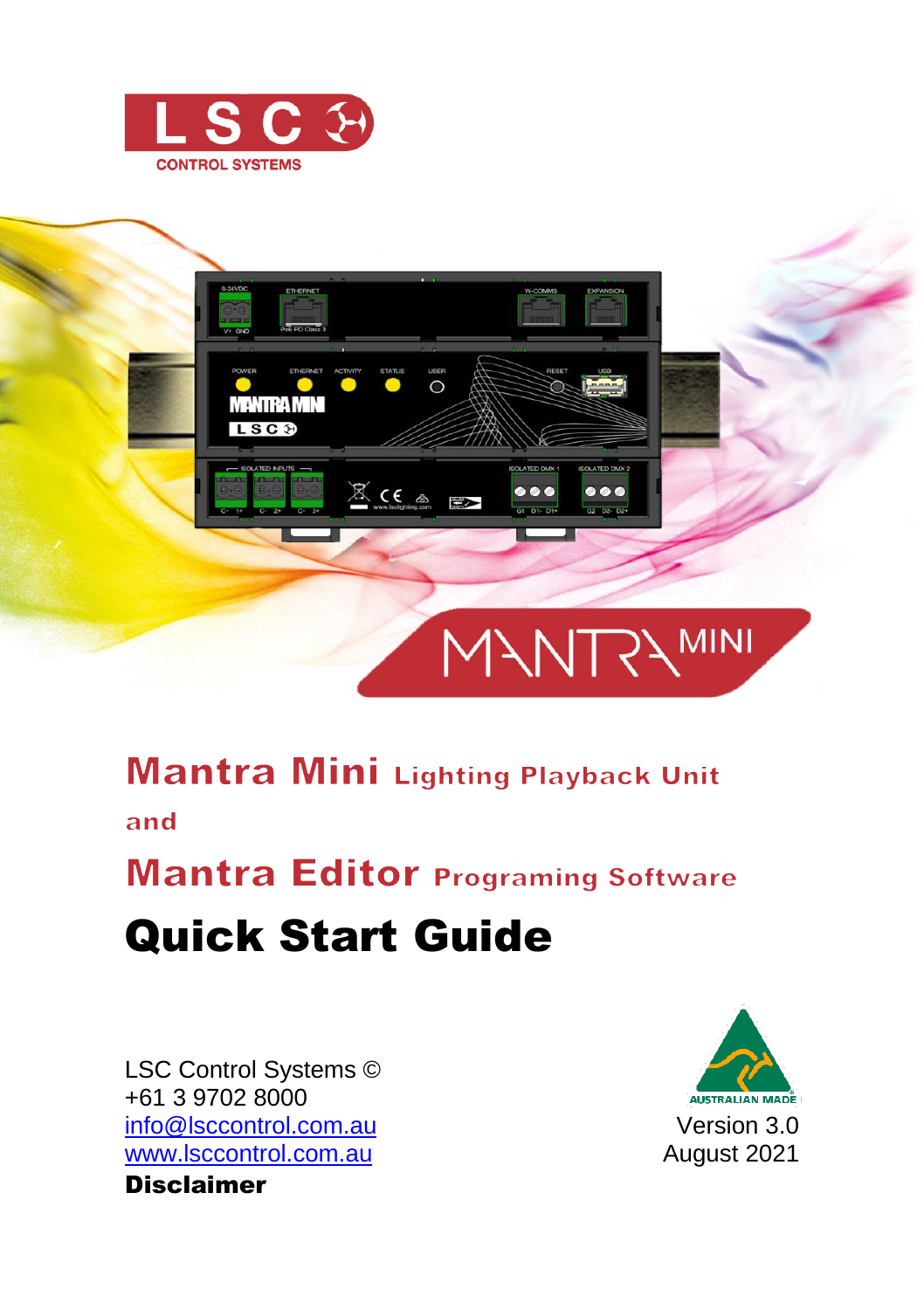LSC Control Systems Pty Ltd has a corporate policy of continuous improvement, covering areas such as product design and documentation. To achieve this goal, we undertake to release software updates for all products on a regular basis. In light of this policy, some detail contained in this manual may not match the exact operation of your product. Information contained in this manual is subject to change without notice.

In any event, LSC Control Systems Pty Ltd cannot be held liable for any direct, indirect, special, incidental, or consequential damages or loss whatsoever (including, without limitation, damages for loss of profits, business interruption, or other pecuniary loss) arising out of the use or the inability to use this product for its intended purpose as expressed by the manufacturer and in conjunction with this manual.

Servicing of this product is recommended to be carried out by LSC Control Systems Pty Ltd or its authorised service agents. No liability will be accepted whatsoever for any loss or damage caused by service, maintenance or repair by unauthorised personnel.

In addition, servicing by unauthorised personnel may void your warranty.

LSC Control Systems' products must only be used for the purpose for which they were intended.

Whilst every care is taken in the preparation of this manual, LSC Control Systems takes no responsibility for any errors or omissions.

#### Copyright Notices

"LSC Control Systems" is a registered trademark.

lsccontrol.com.au is owned and operated by LSC Control Systems Pty Ltd. All Trademarks referred to in this manual are the registered names of their respective owners.

The operating software of the Mantra Lite and the contents of this manual are copyright of LSC Control Systems Pty Ltd © 2021. All rights reserved.

#### Contact Details

LSC Control Systems Pty Ltd ABN 21 090 801 675 65-67 Discovery Road Dandenong South, Victoria 3175 Australia Tel: +61 3 9702 8000

email: [info@lsccontrol.com.au](mailto:info@lsccontrol.com.au) web: [www.lsccontrol.com.au](http://www.lsccontrol.com.au/)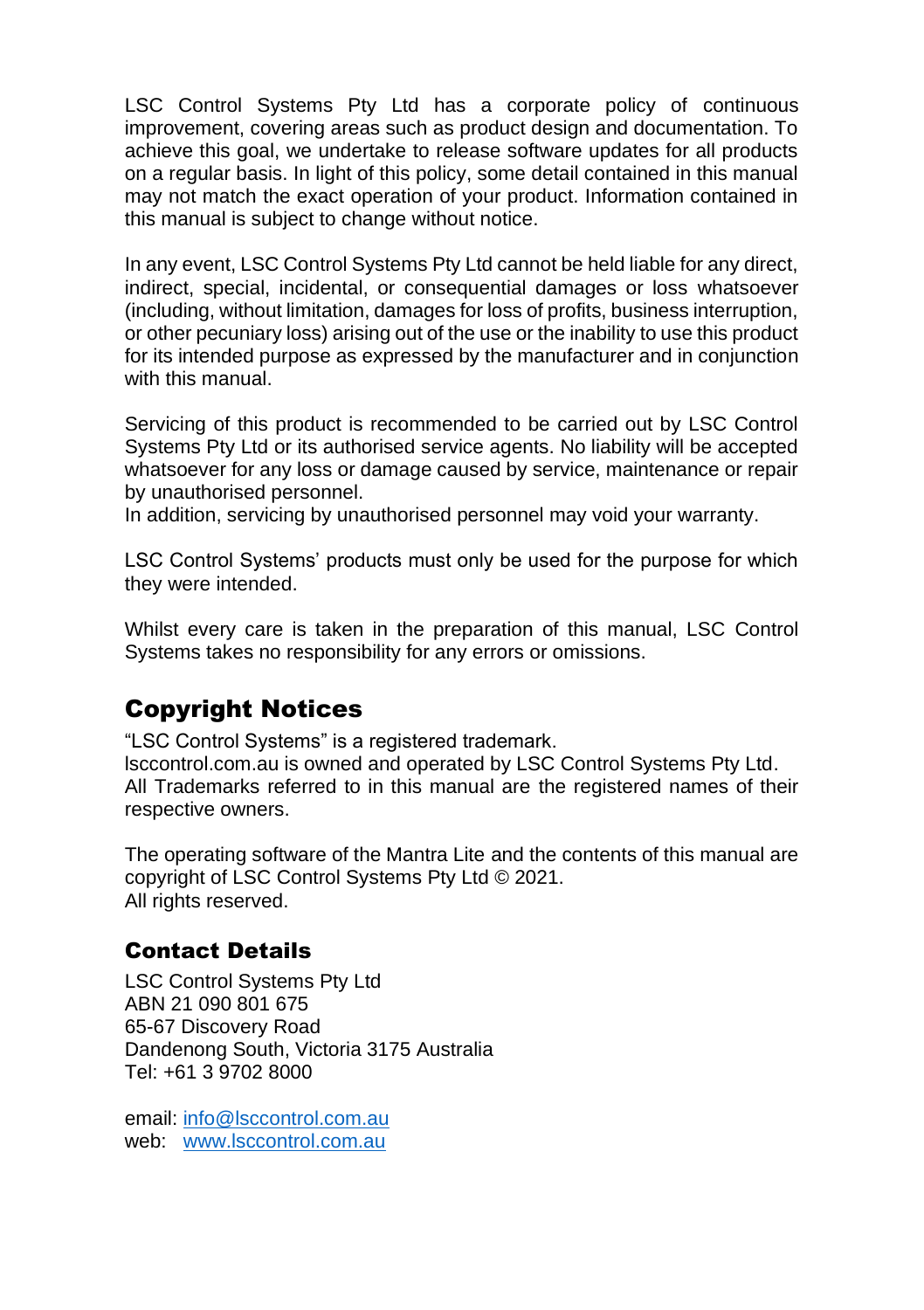

#### Contents

| 1 |      |                                                 |  |
|---|------|-------------------------------------------------|--|
| 2 |      |                                                 |  |
|   | 2.1  |                                                 |  |
|   | 2.2  |                                                 |  |
|   | 2.3  |                                                 |  |
|   | 2.4  |                                                 |  |
| 3 |      |                                                 |  |
|   | 3.1  |                                                 |  |
|   | 3.2  |                                                 |  |
|   | 3.3  |                                                 |  |
|   | 3.4  |                                                 |  |
|   | 3.5  |                                                 |  |
|   | 3.6  |                                                 |  |
|   | 3.7  |                                                 |  |
| 4 |      |                                                 |  |
|   | 4.1  |                                                 |  |
|   | 4.2  |                                                 |  |
|   | 4.3  | Programming Mantra Mini with the Editor 8       |  |
|   | 4.4  |                                                 |  |
|   | 4.5  |                                                 |  |
|   | 4.6  | Disconnecting the Editor from the Mantra Mini12 |  |
|   | 4.7  |                                                 |  |
|   | 4.8  |                                                 |  |
|   | 4.9  |                                                 |  |
|   | 4.10 |                                                 |  |
|   | 4.11 | Page 3                                          |  |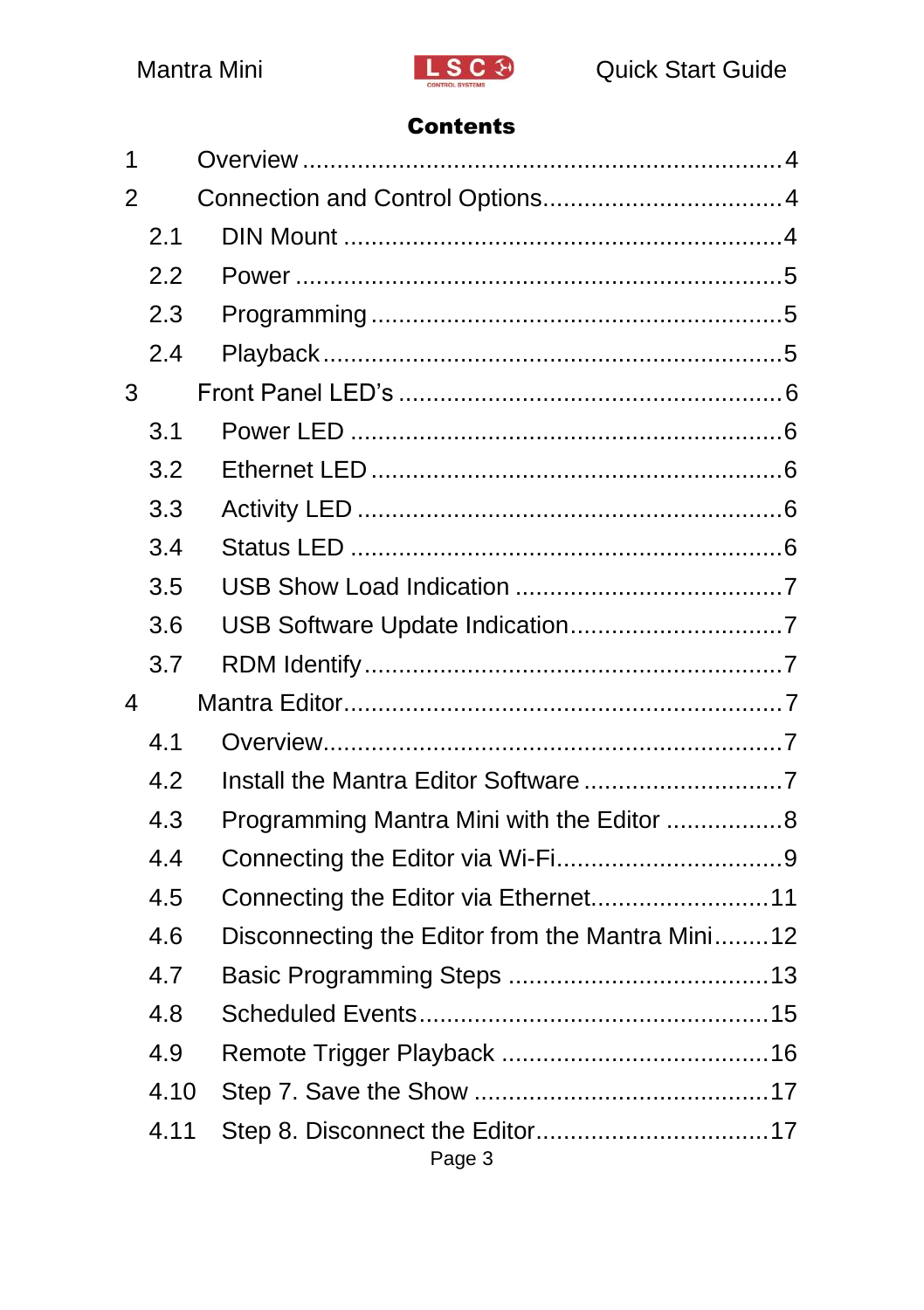

### <span id="page-3-0"></span>1 Overview

This "Quick Start Guide" provides basic information about powering, patching, controlling intensity, colour & position, creating a simple animation plus recording and playback.

The "Mantra Mini User Manual" provides comprehensive information on all aspects of the Mantra Mini. It can be downloaded from [mantramini.lsccontrol.com.au](Import%20Fixture%20Library.docx)

The Mantra Mini can control up to 48 lighting fixtures across 2 DMX universes that are output as DMX-512, Art-Net or sACN. Multiple Mantra Minis can be used if more than 48 fixtures are required.

### 2 Connection and Control Options

#### <span id="page-3-2"></span><span id="page-3-1"></span>2.1 DIN Mount

The Mantra Mini mounts on a standard TS35 DIN rail. The Mantra Mini is 9 DIN modules wide (157.5mm). Allow adequate ventilation and do not expose the Mantra Mini to direct sunlight or moisture. The Mantra Mini is fitted with a small internal automatic variable speed fan to internally circulate the air.

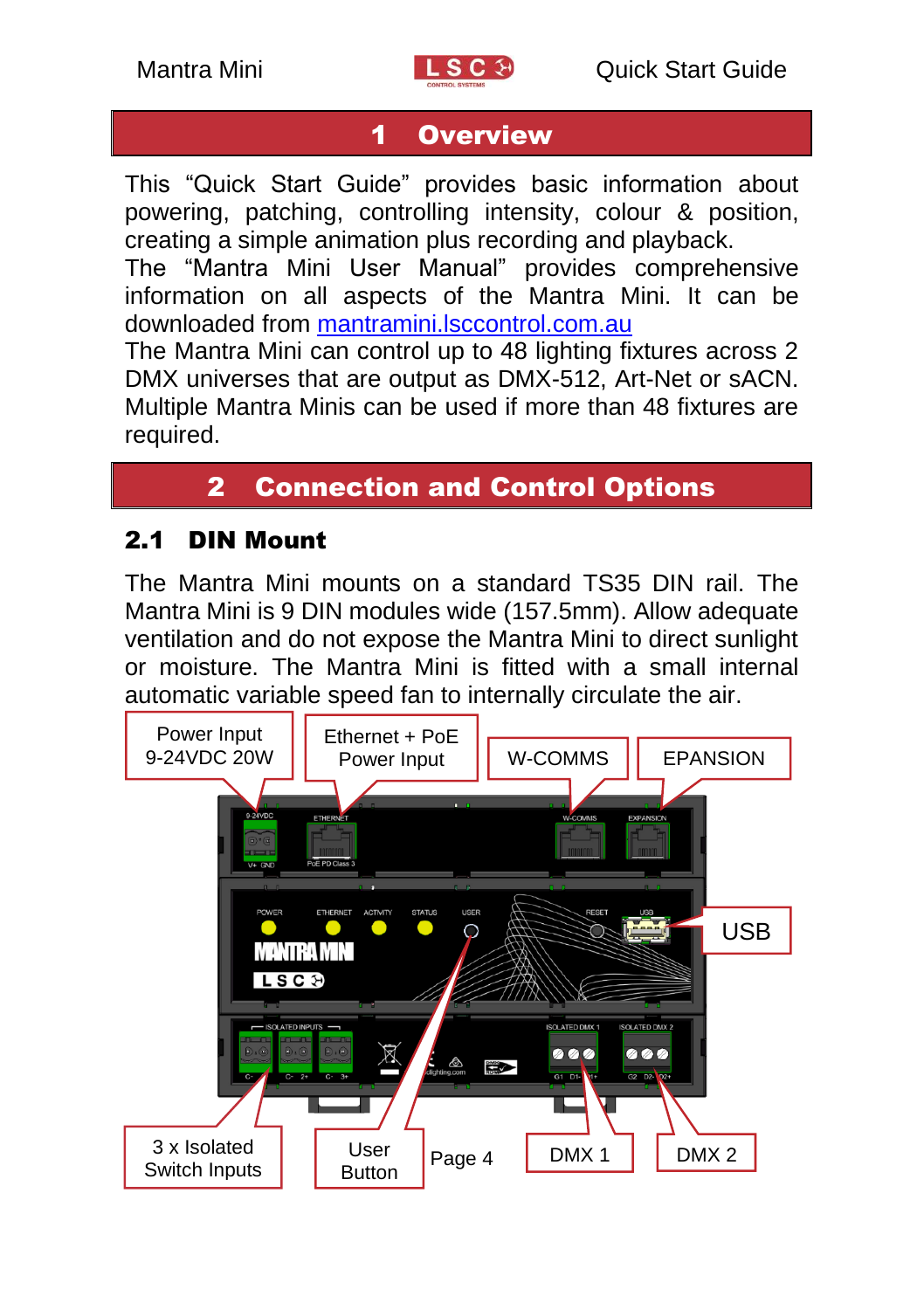

### <span id="page-4-0"></span>2.2 Power

The Mantra Mini offers many possible connection and control options.

Power can be supplied by either:

- External 9-24 volts DC power supply
- PoE via the RJ45 Ethernet connector. *Note, PoE cannot be used if Wall Plates are connected to the W-COMMS connector*

### <span id="page-4-1"></span>2.3 Programming

A computer or tablet running the Mantra Editor software can be connected to program the Mantra Mini by either:

- Wi-Fi. The Mantra Mini has a built-in low range Wi-Fi access point. The computer or tablet running the Mantra Editor software connects directly to the Mantra Mini Wi-Fi
- Ethernet, preferably via a network router or switch with DHCP capability
- Wi-Fi client. The Mantra Mini Wi-Fi can be changed from access point mode to client mode and can connect to an existing Wi-Fi network. The computer or tablet running the Mantra Editor software connects to the same Wi-Fi network

### <span id="page-4-2"></span>2.4 Playback

Playback from the Mantra Mini can be controlled by either:

- Internal dav/date time scheduler
- OSC, UDP or TCP commands via the Ethernet connector
- Contact closures connected to the 3 "Isolated Inputs"
- Wall plate switches connected to the W-COMMS connector (future feature)
- Mantra Mini can send messages to other devices by OSC, UDP or TCP commands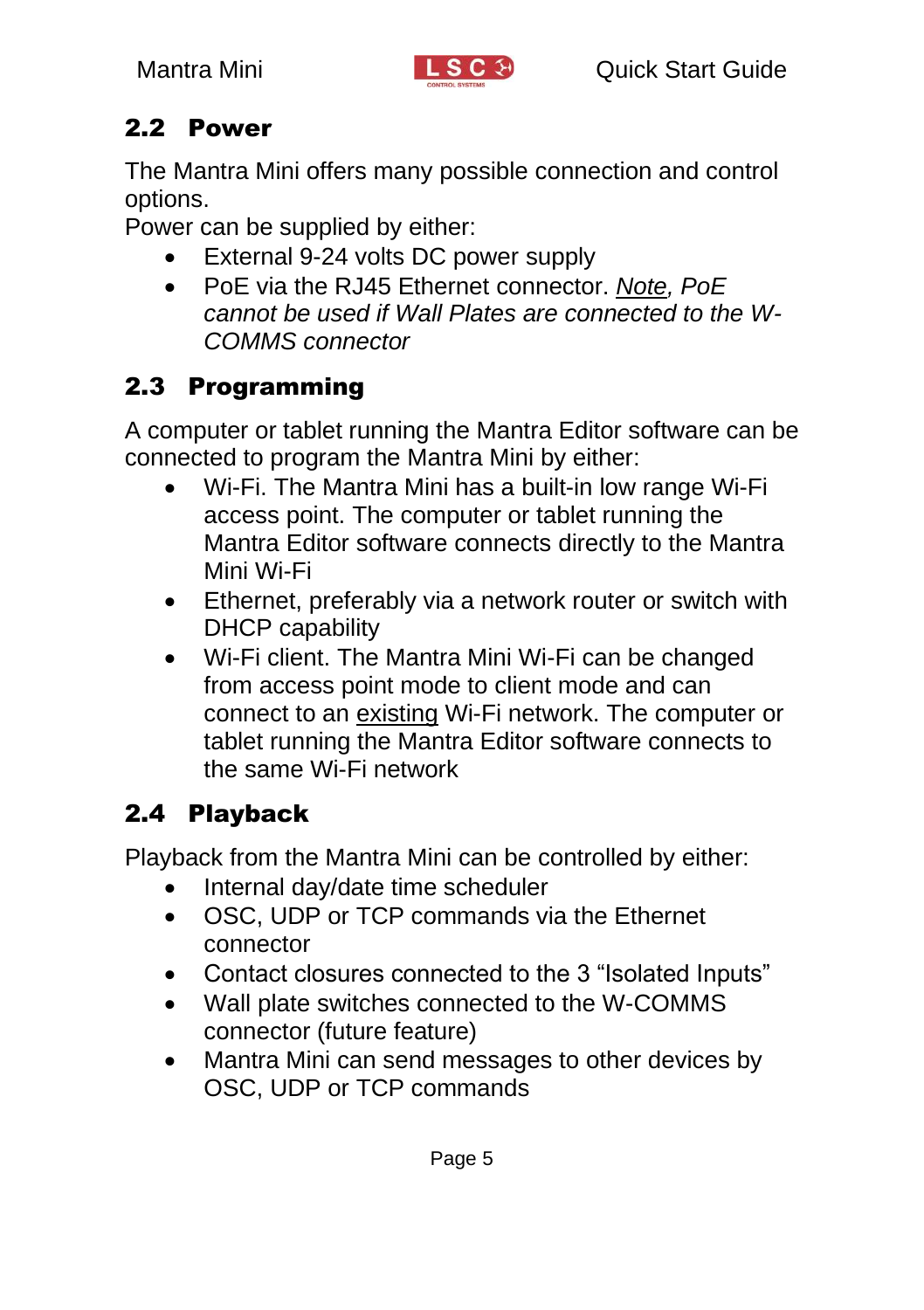

Mantra Mini can control up to 48 lighting fixtures across 2 DMX universes that are output as:

- Isolated DMX-1 connector
- Isolated DMX-2 connector
- Art-Net (ethernet connector)
- sACN (ethernet connector)

Mantra Mini can accept an input from a lighting console connected to either:

- Isolated DMX-2 connector configured as an input
- Art-Net (ethernet connector)
- <span id="page-5-0"></span>• sACN (ethernet connector)

### 3 Front Panel LED's

#### <span id="page-5-1"></span>3.1 Power LED

Long flash, pause, repeat. Power is present. Double flash. Clock has lost its time setting.

#### <span id="page-5-2"></span>3.2 Ethernet LED

| Off.     | No network connection.                         |
|----------|------------------------------------------------|
| Flashes. | Network data is being transmitted or received. |

#### <span id="page-5-3"></span>3.3 Activity LED

Off. No DMX, sACN or Art-Net is being transmitted. Flickers. DMX, sACN or Art-Net is being transmitted.

#### <span id="page-5-4"></span>3.4 Status LED

On. Normal operation

Slow flash. Override active.

Short flash, pause, long flash, pause etc. The Mantra Editor software is in control.

Fast flash. Evac Mode is active.

Rapid flash. Error.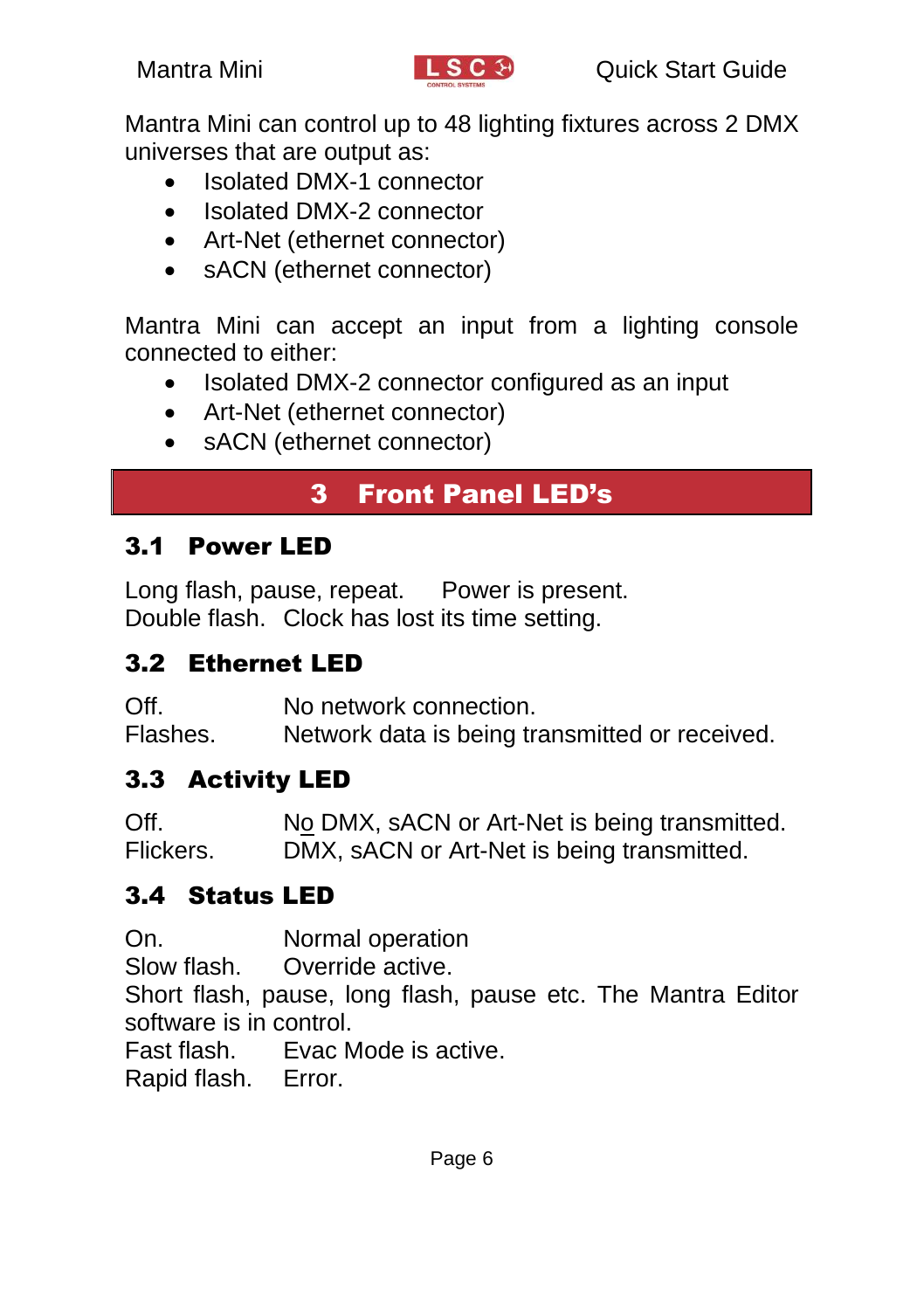

#### <span id="page-6-0"></span>3.5 USB Show Load Indication

If a USB stick containing a show file (in a folder named LSC) is inserted, all the front panel LEDs will triple flash for 5 seconds. Press the USER button before they stop flashing to load the show.

### <span id="page-6-1"></span>3.6 USB Software Update Indication

If a USB stick containing a software update file (in a folder named LSC) is inserted into the Mantra Mini, all the front panel LEDs will triple flash for 5 seconds. Press the **USER** button before they stop flashing to start the upgrade.

### <span id="page-6-2"></span>3.7 RDM Identify

<span id="page-6-3"></span>If the Mantra Mini receives an RDM "Identify" command, the four LEDs on the front panel flash in pairs (left pair then right pair).

### 4 Mantra Editor

### <span id="page-6-4"></span>4.1 Overview

The Mantra Editor software is used to programme the Mantra Mini. Shows created on a Mantra Lite console can also be opened on the Mantra Editor, edited and saved onto the Mantra Mini.

Once the Mantra Mini has been programmed, playback can be either internally controlled by a day/date time "Schedule" or by "Remote Triggers" in the form of OSC, UDP or TCP commands over ethernet or contact closures on the 3 isolated inputs.

### <span id="page-6-5"></span>4.2 Install the Mantra Editor Software

The free Mantra Editor software is available from "mantramini.lsccontrol.com.au". Download and run the Mantra Editor Setup program on your computer or tablet. Follow the onscreen instructions and be sure to allow Mantra Editor access through your computers firewall. Run the Mantra Editor program.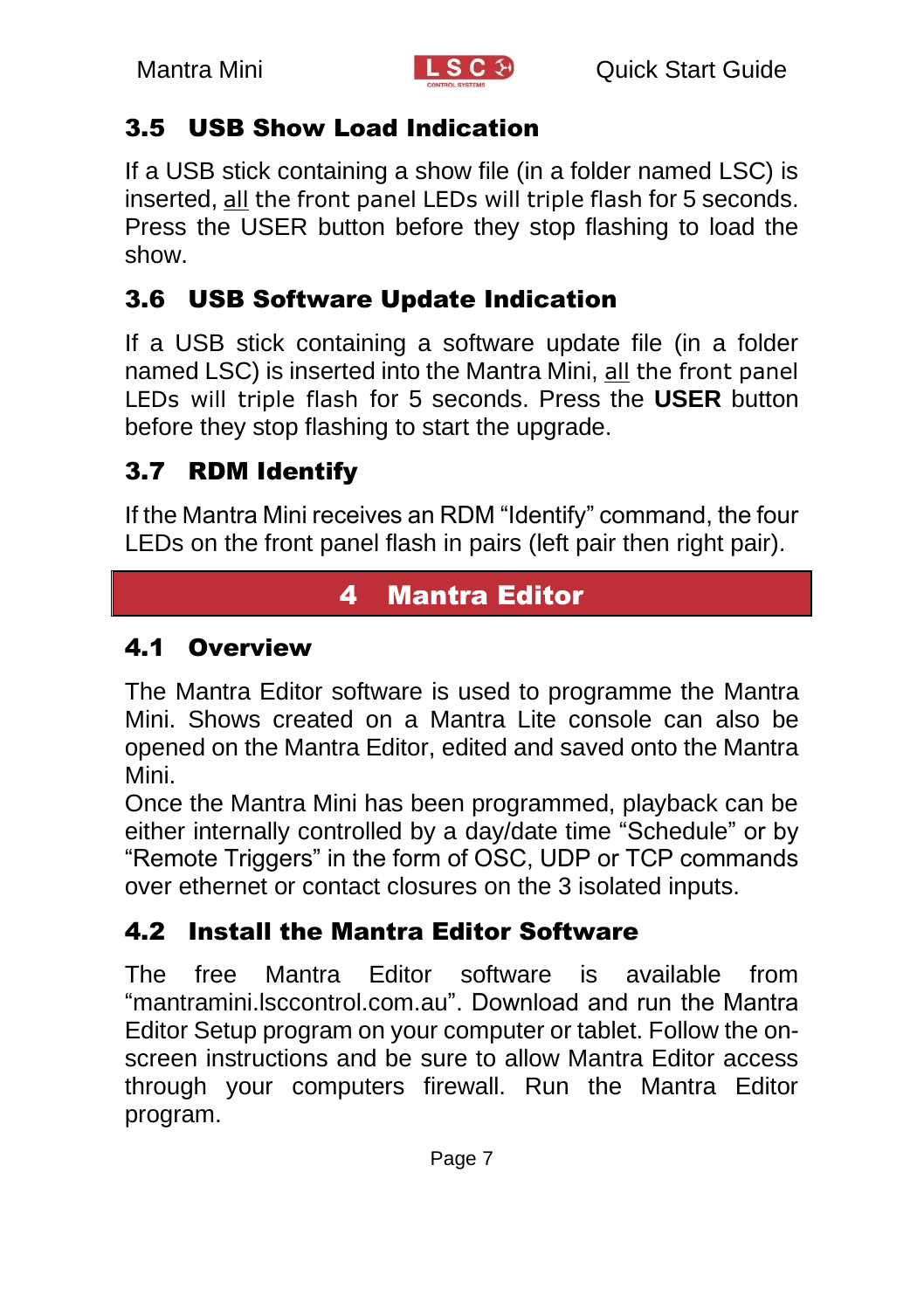

#### <span id="page-7-0"></span>4.3 Programming Mantra Mini with the Editor

The computer or tablet running the Mantra Editor can be connected to the Mantra Mini by either Wi-Fi or by Ethernet. LSC recommends that your first connection to the Mantra Mini is via Wi-Fi because this is the quickest method of connection.

The lighting cues to be played back by the Mantra Mini are saved in a show file that is saved in the Mantra Mini. Show files can also be saved in the Mantra Editor (the computer running the Mantra Editor) for back-up or off-line editing. When loading or saving show files,

- Select "View Local" to access the Mantra Editor
- Select "View Remote" to access the Mantra Mini

The Mantra Editor takes control of the Mantra Mini output whenever you,

- Save a show file to the Mantra Mini
- Load a show file from the Mantra Mini

The Mantra Editor is then used to control the lighting fixtures allowing you to see their output, create the desired lighting looks and to record those looks as lighting cues in the show.

The cues can be checked (and edited if necessary) by playing them back using the Mantra Editor. The Mantra Editor is then used to program how the Mantra Mini will playback the cues.

Playback can be performed by either the "scheduler" in Mantra Mini or by isolated inputs (contact closures), or OSC, UDP or TCP network commands.

When programming is completed, the Mantra Editor program is closed and after a brief pause, the Mantra Mini automatically resets and takes back control of its output.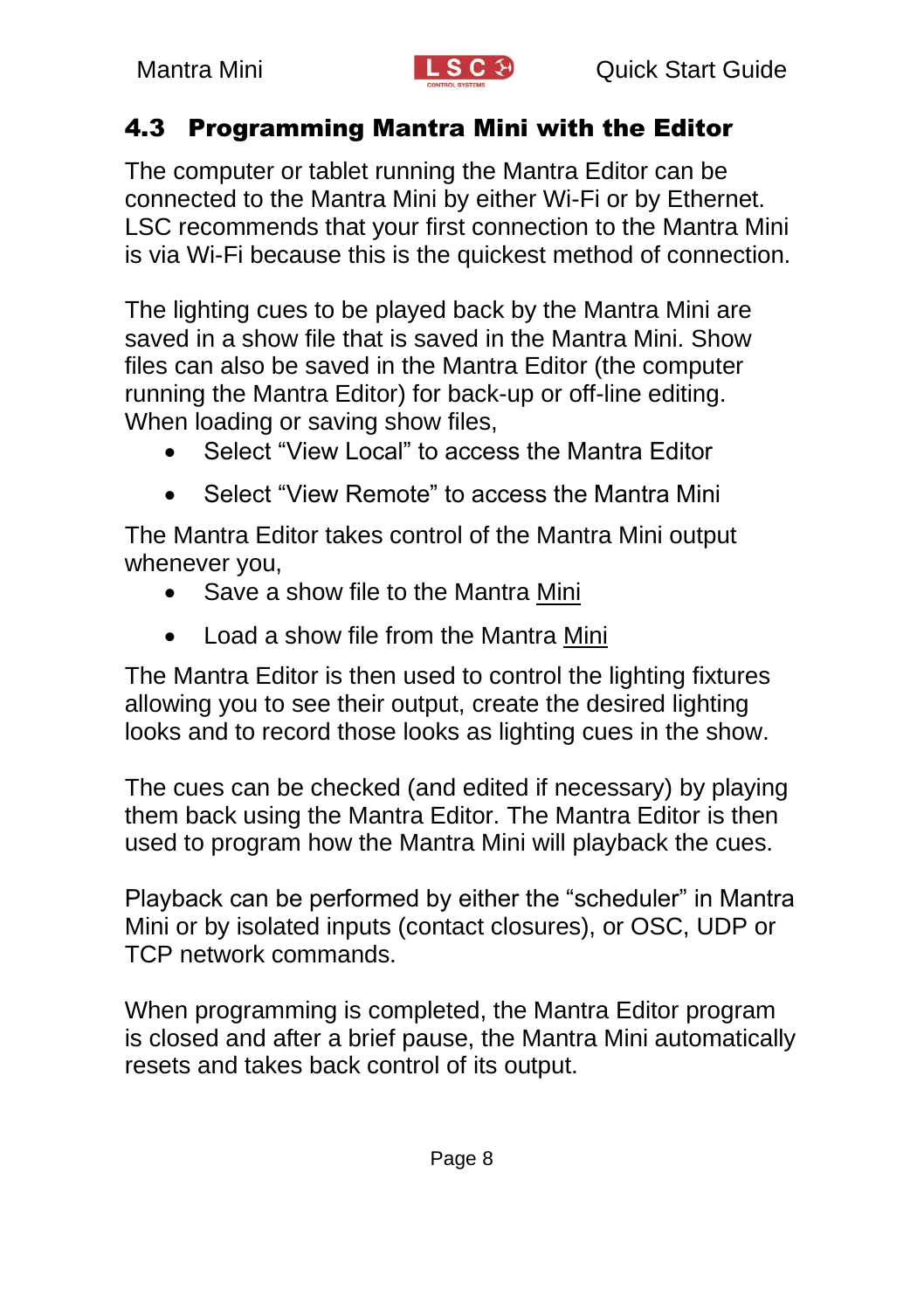

#### <span id="page-8-0"></span>4.4 Connecting the Editor via Wi-Fi

Follow these steps,

1. Mantra Mini has short range inbuilt Wi-Fi Wi-Fi Access Point. Open your computers Wi-Fi settings and connect it to the Mantra Mini's Wi-Fi.

> The name of the Mantra Mini Wi-Fi is "MantraMini ###" (where ### is an exclusive number for every Mantra Mini) The security key is "mantra\_mini".

If there are multiple Mantra Minis in your installation make sure you select the desired one. The easiest way to identify the desired Mantra Mini is to remove the power from the other Mantra Mini's.

When using Microsoft Windows to connect to a Mantra Mini, you must set your computers network profile to "Private". After connecting you might see the following message. Select "Yes".



Alternatively, to manually change the network profile to "Private", click the available Network icon in the Notification area.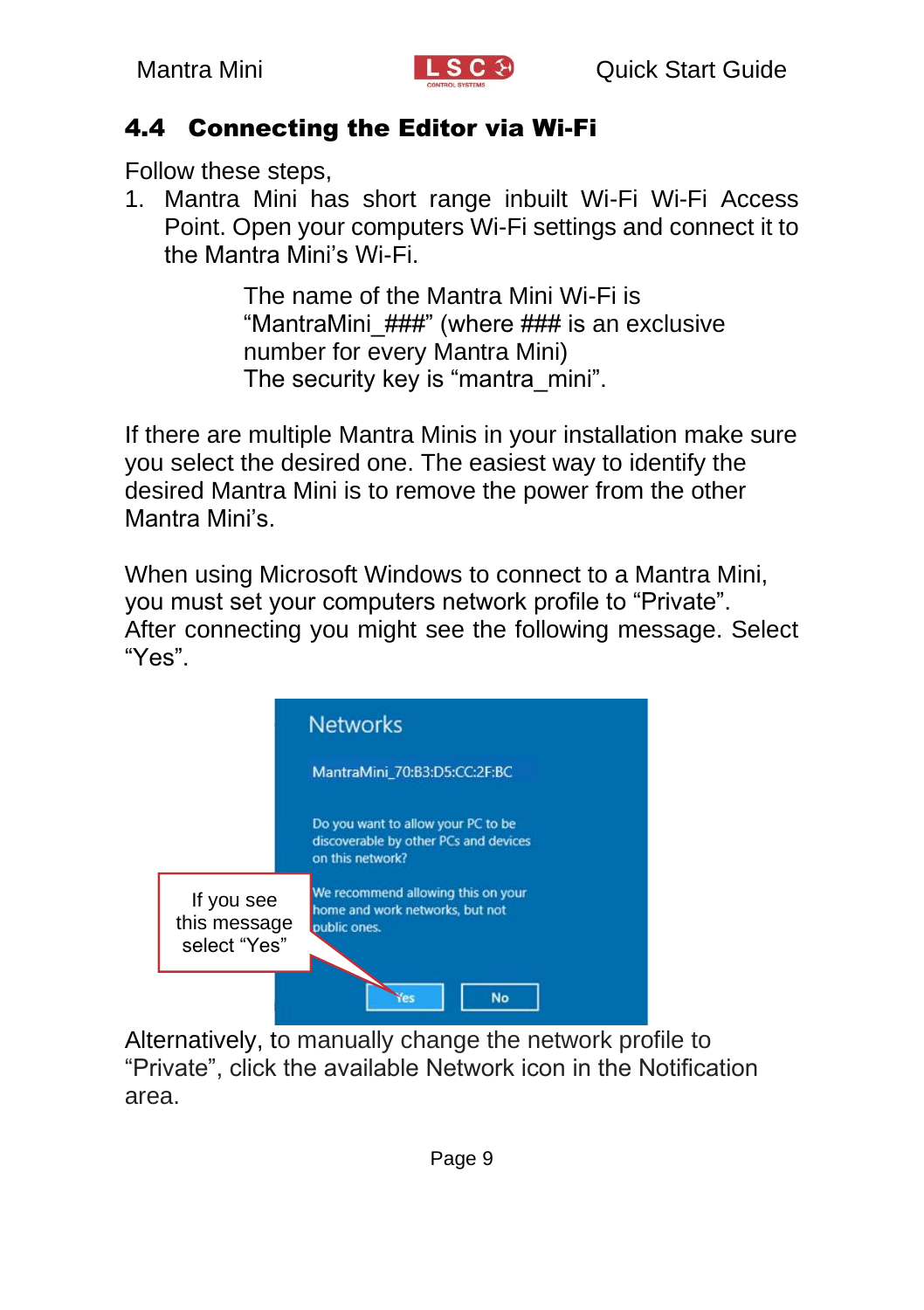

Select the Mantra Mini network and then click **Properties and in the "Network profile" that opens select Private.**

Network profile

|         | $\bigcap$ Public                                                                                                                            |
|---------|---------------------------------------------------------------------------------------------------------------------------------------------|
| Private | Your PC is hidden from other devices on the network and can't be used<br>for printer and file sharing.                                      |
|         | Private                                                                                                                                     |
|         | For a network you trust, such as at home or work. Your PC is<br>discoverable and can be used for printer and file sharing if you set it up. |

- *2.* With the computer now connected to Mantra Mini's Wi-Fi Access Point, open the Mantra Editor application on your computer. To use the Wi-Fi connection, click **Tools**, **Setup**, **System Settings**. In the "Available Networks" pane click on **WiFi** then double click  **Back/Home**.
- 3. To control the Mantra Mini's fixtures, create a new show and save it to the Mantra Mini by clicking **Tools**, **New Show**, **Tools**, **Save Show**, enter a **name** for the show then click **View Remote**, click the **MMD (M**antra **M**ini **D**evice) **Icon**. Click **Save**. The editor now controls the output of the Mantra Mini.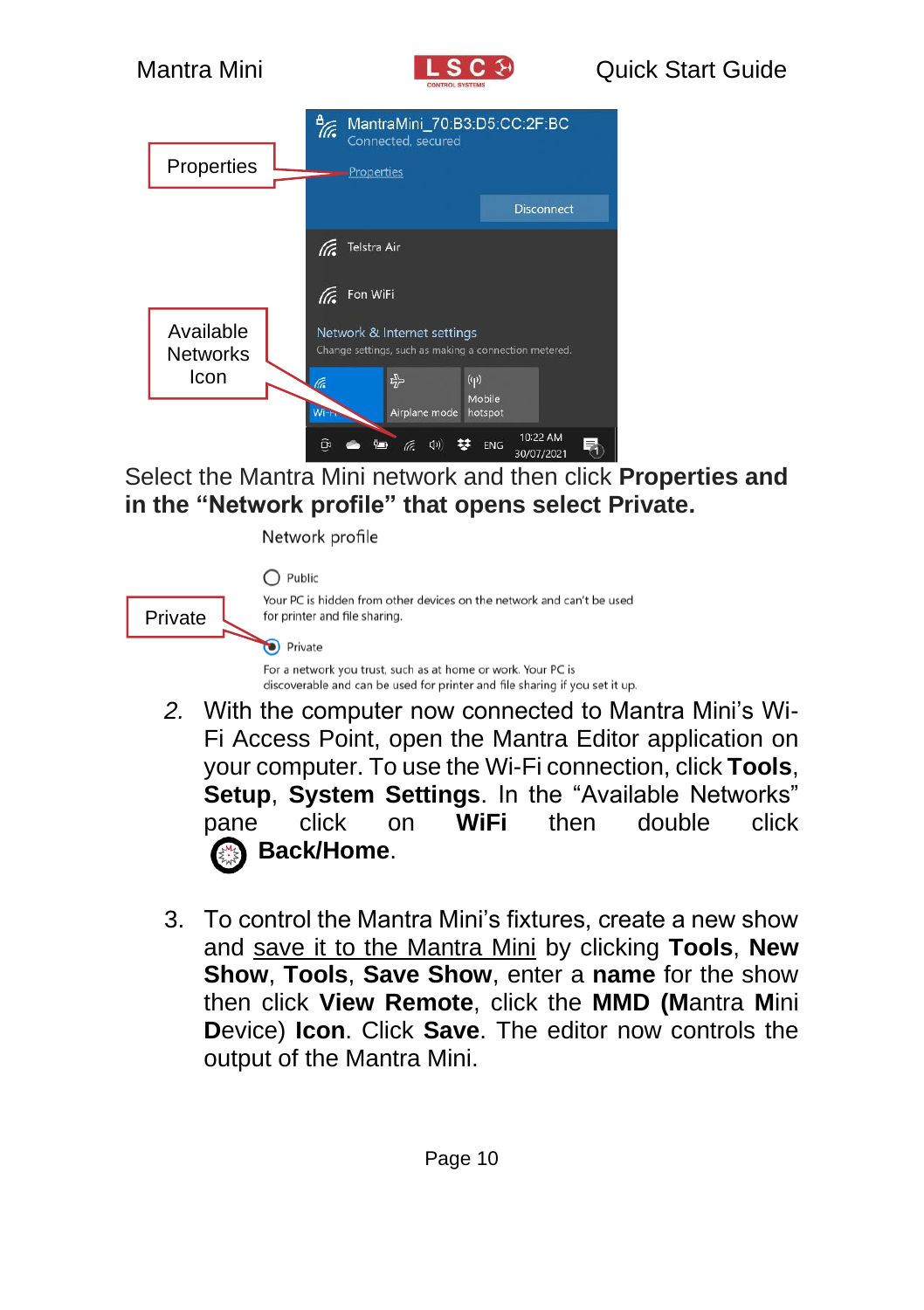



### <span id="page-10-0"></span>4.5 Connecting the Editor via Ethernet

The Mantra Mini's default ethernet setting is DHCP (Dynamic Host Configuration Protocol). In order to have a network address automatically assigned, the Mantra Mini must be connected to a DHCP server. Most consumer routers are set up to act as a DHCP server and will automatically assign an IP address to the Mantra Mini.

When using Microsoft Windows to connect to a Mantra Mini, you must set your computers network profile to "Private". To change the network profile for a wired network, click **Start, Settings**, **Network & Internet**, **Ethernet**, then click your network adapter and choose the "Private" profile.

Network profile  $\bigcap$  Public Your PC is hidden from other devices on the network and can't be used Privatefor printer and file sharing. Private For a network you trust, such as at home or work. Your PC is discoverable and can be used for printer and file sharing if you set it up.

Follow these steps to connect the Editor to the Mantra via ethernet.

- 1. Connect the Mantra Mini and the computer or tablet running the Mantra Editor to the same DHCP server.
- 2. Re-boot the Mantra Mini by pressing its **RESET** button.
- *3.* Open the Mantra Editor application. To use the ethernet connection, click **Tools**, **Setup**, **System Settings**. In the "Available Networks" pane click on **Ethernet** then double click **Back/Home**.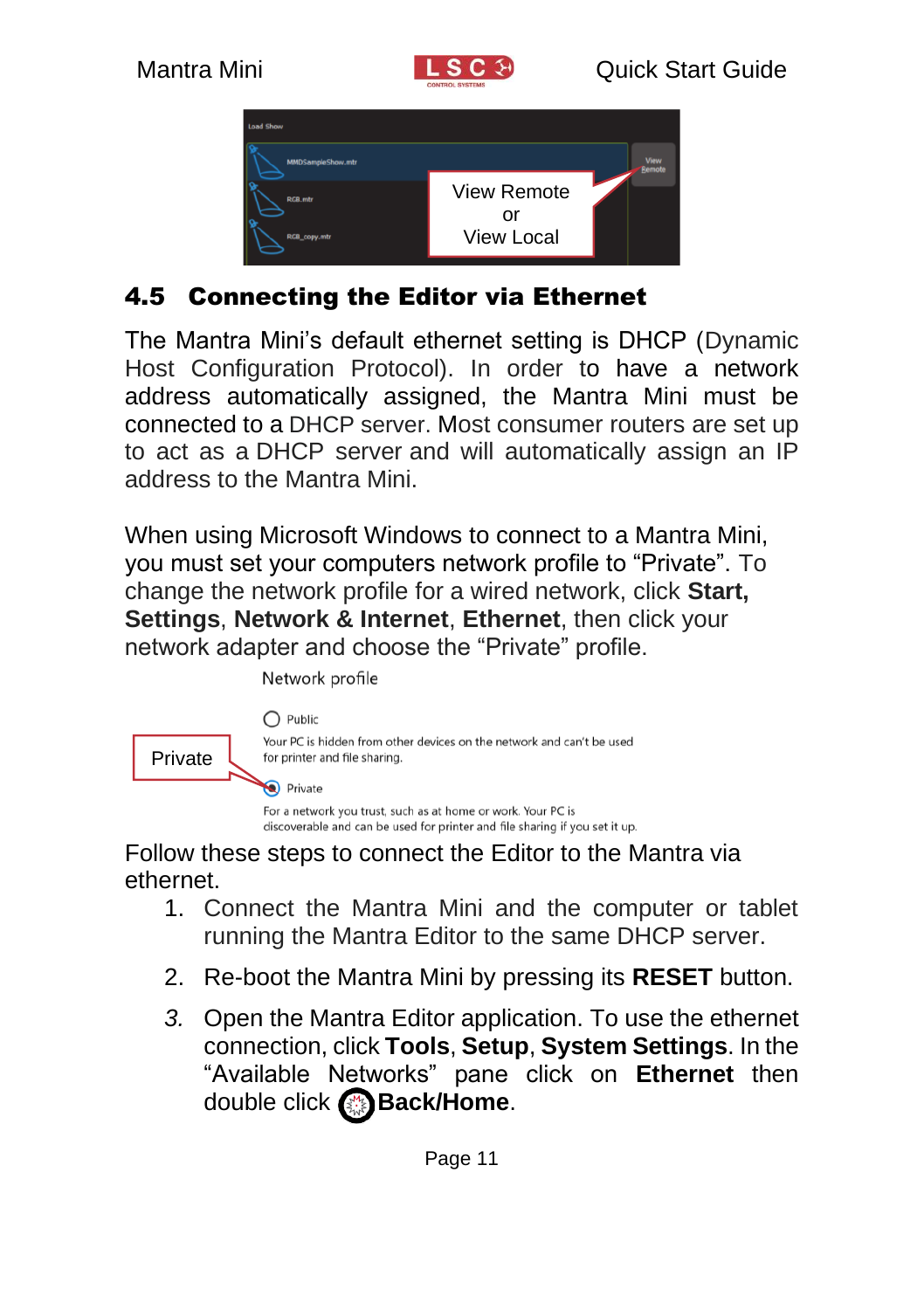

4. To control the Mantra Mini's fixtures, create a new show and save it to the Mantra Mini by clicking **Tools**, **New Show**, **Tools**, **Save Show**, enter a **name** for the show then click **View Remote**, click the Mantra Mini **Icon**. Click **Save**. The editor is now connected to the Mini and controls its output.

*Note: If a DHCP server is not available you can connect the Mantra Mini using Wi-Fi and when connected, set a static IP address in the Mantra Mini. Alternatively, LSC's* HOUSTON X software will find the Mantra Mini when connected by ethernet and can then be used to set a static IP address.

To edit a show that has already been saved on the Mantra Mini, click **Tools**, **Load Show**, **View Remote**. Click the Mantra Mini **icon** then click on the show file **name** then click **Load**.



### <span id="page-11-0"></span>4.6 Disconnecting the Editor from the Mantra Mini

The Mantra Editor is disconnected from the Mantra Mini when any of the following are performed,

- A show is saved to the (Local) Mantra Editor
- A show is loaded from the (Local) Mantra Editor
- A "New Show" is opened in the Mantra Editor
- The Mantra Editor program is closed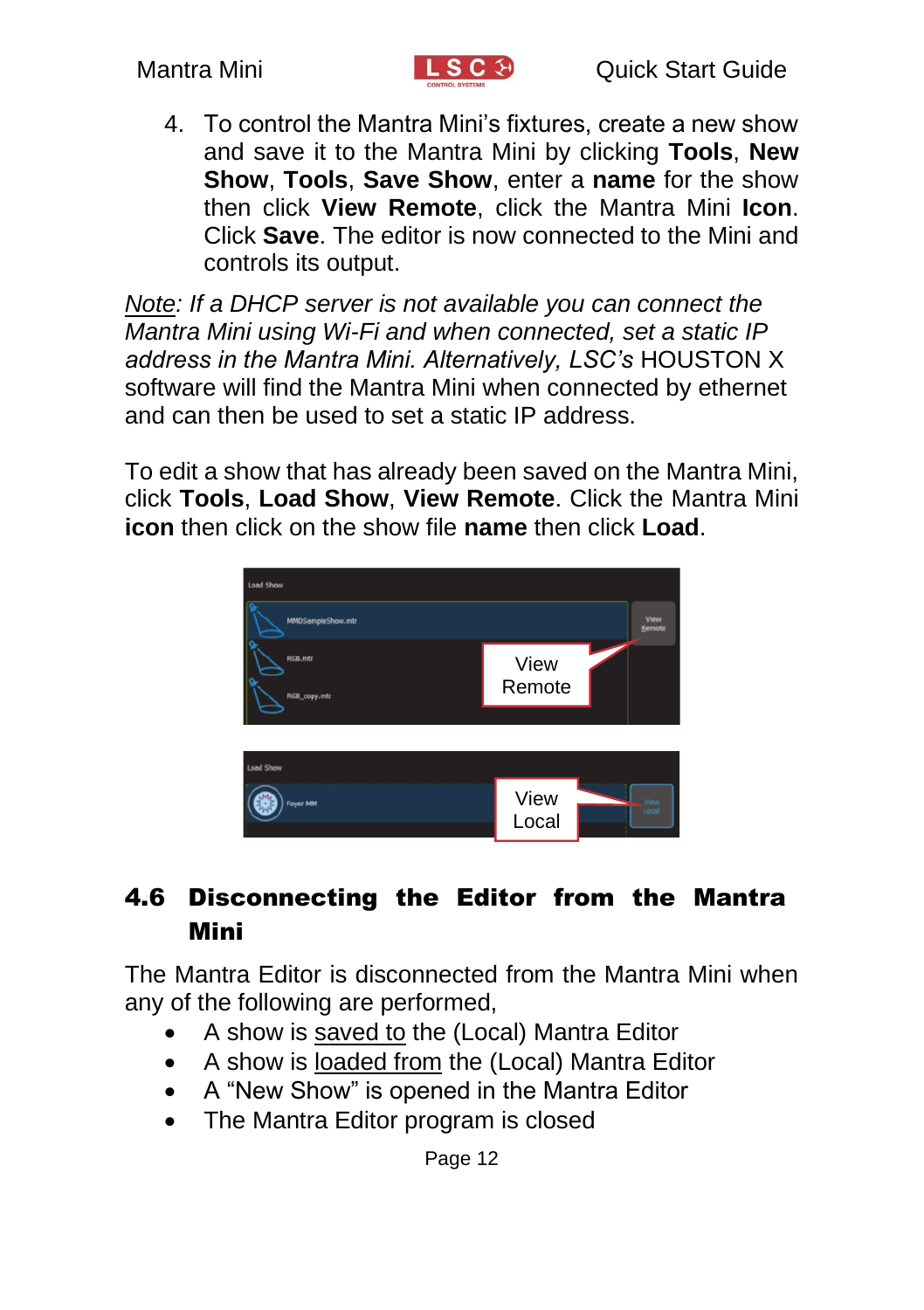

#### <span id="page-12-0"></span>4.7 Basic Programming Steps

The following are the basic steps to program and playback a show on the Mantra Mini.

#### 4.7.1 Step 1. Patch the Fixtures

On the Mantra Editor "Home" screen click **Tools**, **Setup**, **Patch**.

- 1. Select the "Manufacturer" and "Model" of the fixture
- 2. Enter the Universe number (1 or 2)
- 3. Enter the DMX address of the fixture
- 4. Click **Patch** then **c**hoose a fixture number (1 to 48).
- 5. Repeat for each fixture
- 6. Click  $\mathbb{S}$  Back/Home to finish.

### 4.7.2 Step 2. Control the Fixtures

Click **Tools**, **Save Show As**, **View Remote**. Click the **Mantra Mini Icon**, enter a name for the show then click **Save.**

To control a patched fixture using the Mantra Editor, click its numbered fixture **icon** (the number turns yellow). Multiple fixtures can be selected.



• To adjust the intensity, click and scroll the "Intensity" wheel or click the **100%** or **0%** buttons.

Page 13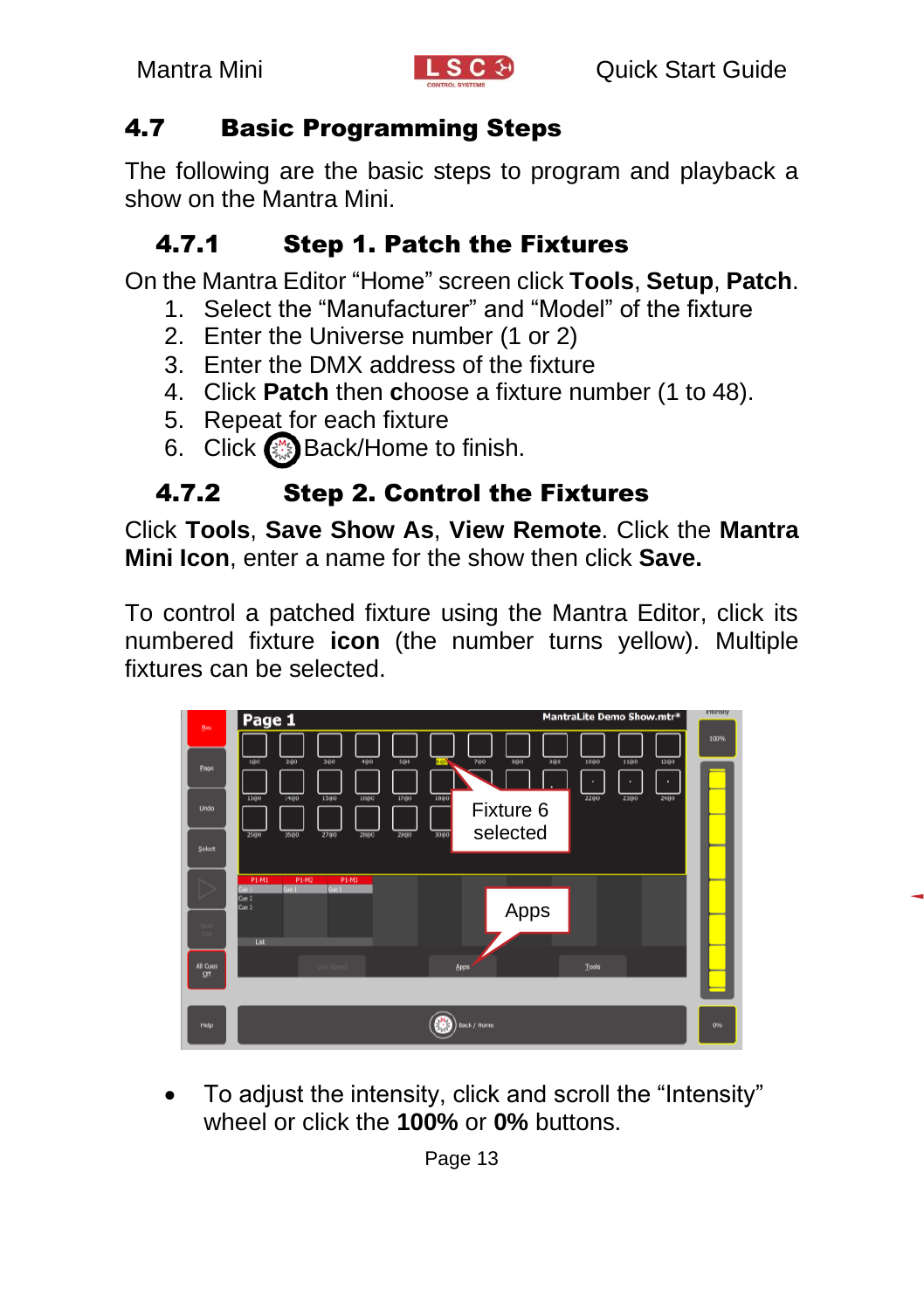

• To control the other attributes of a fixtures, use an App. There are Apps for colour, position, beam, animations and shapes. Click **Apps** to open the "Apps "screen. Click the appropriate **App** (colour, position or beam) then adjust the attribute.

### 4.7.3 Step 3. Record the Output as a Cue

When you have adjusted the intensity and colour of your fixtures and possibly created animations or shapes, the current output can be recorded into as a "cue" for later playback.

To record the current output, click **Rec** then click the Playback displayer of your choice (**1-10**).



Each playback can contain a single cue or a cue-list. To record a cue-list, create the next lighting look on the output then record to the same Playback number. Multiple cues and cue-lists can be recorded. 10 pages of playbacks are available.

### 4.7.4 Step 4. Playback and Check

Clear all fixtures back to no intensity and default attribute values by clicking **Apps**, **Clear All**.

Click on the **playback displayer** of the cue or cue-list to be played.

To fade up or fade down the cue click ►.

To crossfade to the next cue in a cue-list click **Next Cue**.

### 4.7.5 Step 5. Edit

If necessary, edit the fade times, intensities, animation speeds etcetera.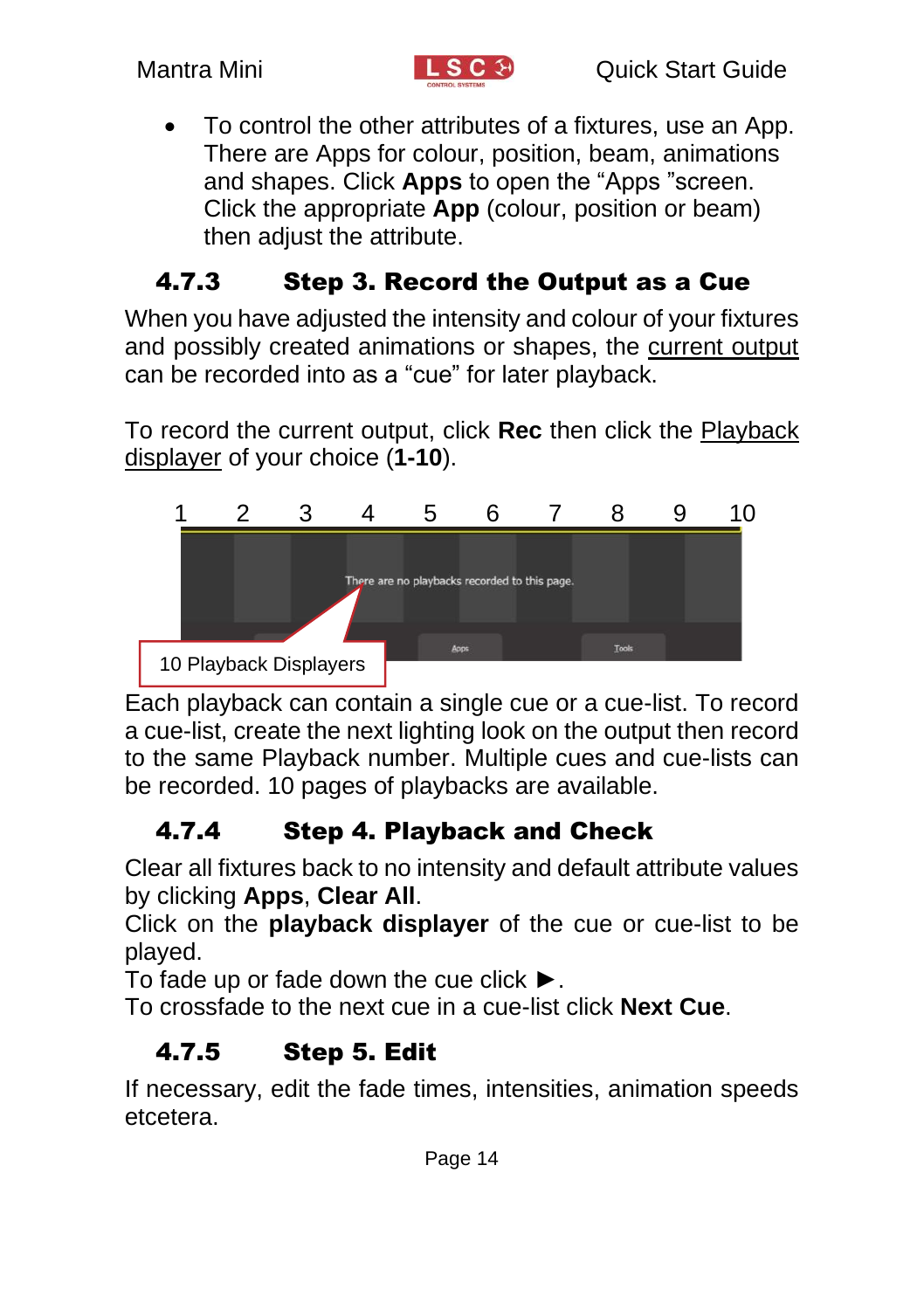

#### 4.7.6 Step 6. Program the Playback

Playback can be controlled by either,

- Day/date time schedule. See below
- Remote Triggers. Contact closures (isolated inputs) or OSC, UDP or TCP network commands. See section [4.9.](#page-15-0)

### <span id="page-14-0"></span>4.8 Scheduled Events

Playback from the Mantra Mini can be internally controlled by a day/date time schedule. The Schedule contains a list of events. Each event fades up or fades down a memory (a cue) at either a specific time of the day or every day or on certain days of the week or on particular date(s).

The astronomical clock allows turning the lights on/off at sunrise/sunset, or any time before or after with a simple time offset (for example, Sunset + 30 minutes).

### 4.8.1 Add a Scheduled Event

To create a new scheduled event, click **Tools**, **Setup**, **Schedule**. To create a new event click **Add**.

Enter a descriptive name for the event. Click on a memory and cue to select it to be played by the event. When the event is played it can perform the following functions:

- **Memory On**. Fades up the selected the Memory / Cue **Number**
- **Memory Off**. Fades down the selected the Memory / Cue Number
- **All Cues Off**. All active Memories are faded down

The "Event Type" pane allows you to select what will trigger the event. Click on the type of event that you require. The choices are:

**Day** allows you to select the days of the week and the time at which the event will occur.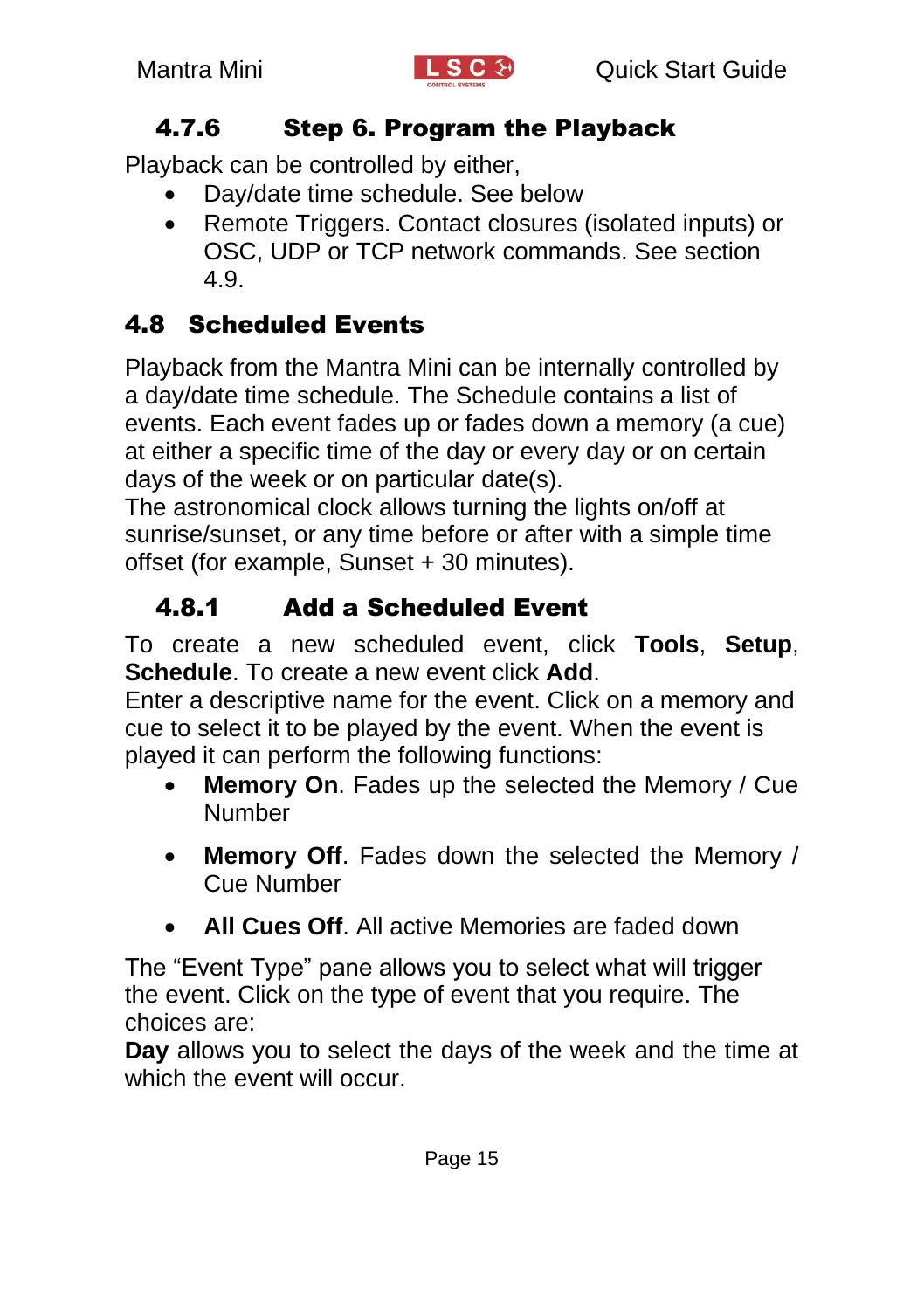

**Date** allows you to select a date from the calendar and the time at which the event will occur.

**Sunrise / Sunset** allows you to select either sunrise or sunset for the event. You can also set any time before or after sunrise or sunset with a time offset.

**On Show Load** will playback the selected cue when the Mantra Mini powers up or when it automatically re-starts after the Mantra Editor is dis-connected.

To save the event in the schedule click **Save**.

### <span id="page-15-0"></span>4.9 Remote Trigger Playback

The Mantra Mini can be controlled by "Remote Trigger Inputs". There are 4 "message types" of remote trigger inputs available:

- Contact closures via the 3 "Isolated Inputs"
- OSC (Open Sound Control) via Ethernet or Wi-Fi
- UDP (User Datagram Protocol) via Ethernet or Wi-Fi
- TCP (Transmission Control Protocol) via Ethernet or Wi-Fi

These message types can be used to perform any of the following "Actions":

- Play Memory (with the option to turn all "Other Cues Off)
- Next Cue
- All Cues Off
- Override (enable/disable)
- Evac Mode (enable/disable)

### 4.9.1 Add a Remote Trigger

To open the Remote Triggers screen, click **Tools**, **Setup**, **Remote Triggers**. To create a new remote trigger click **Add**. Enter a descriptive name for the trigger.

Select the "Message Type" of remote trigger:

- Contact (3 x "Isolated Input" contact closures)
- OSC (Open Sound Control)
- UDP (User Datagram Protocol)